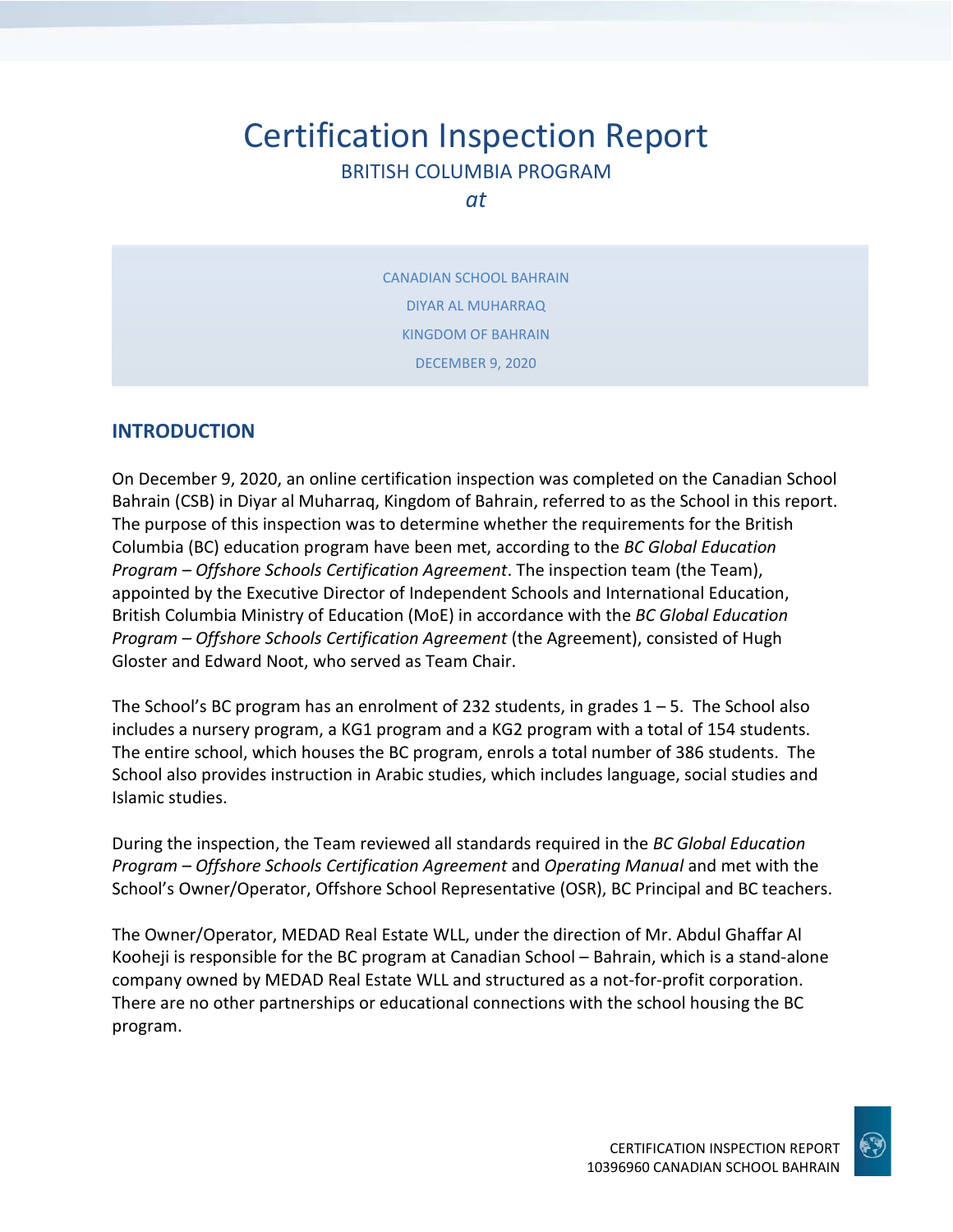The BC program's philosophy, objectives and special features are identified in the mission statement:

*The Canadian School Bahrain is a school dedicated to developing students who are confident in their culture, empowering them to achieve academic excellence through nurturing moral values of integrity, responsibility, respect and courage.*

The Team would like to thank the Canadian School Bahrain for its cooperation and preparedness for the inspection visit.

**The School has satisfactorily addressed requirements contained in the previous inspection report.**

| $\Box$ Requirement | $\Box$ Requirement   | $\Box$ Requirement | $\boxtimes$ Not |
|--------------------|----------------------|--------------------|-----------------|
| Met                | <b>Partially Met</b> | Not Met            | Applicable      |

Comment:

The previous report contained no requirements, however, several suggestions were included, and the Team reviewed the School's reaction to these suggestions.

Suggestions were carefully considered by the School and steps were taken to action each of these.

Since the last inspection, the School has expanded significantly adding grades 4 and 5 while more than doubling enrolment from last year! Facilities updates continue with the addition of a mini soccer field, track and playground.

Commendation: The School is commended for processing the suggestions from the last inspection report and considering appropriate adjustments in response to ongoing consultation with their teachers.

## **BUSINESS PLAN 1.0**

| The Owner/Operator has submitted a business plan to the BC Ministry of Education,<br>confirming the sustainability of the program. |                                            |                                                                                                                                                                                                                                                                        |  |
|------------------------------------------------------------------------------------------------------------------------------------|--------------------------------------------|------------------------------------------------------------------------------------------------------------------------------------------------------------------------------------------------------------------------------------------------------------------------|--|
| $\boxtimes$ Requirement<br>Met                                                                                                     | $\Box$ Requirement<br><b>Partially Met</b> | $\Box$ Requirement<br>Not Met                                                                                                                                                                                                                                          |  |
| Comment:                                                                                                                           |                                            | The Team has no concerns with School sustainability as demand for enrolment is strong. The<br>School has developed a sound business plan to add additional grades and up to 200 new<br>students annually. A comprehensive campus expansion plan is in place to develop |  |

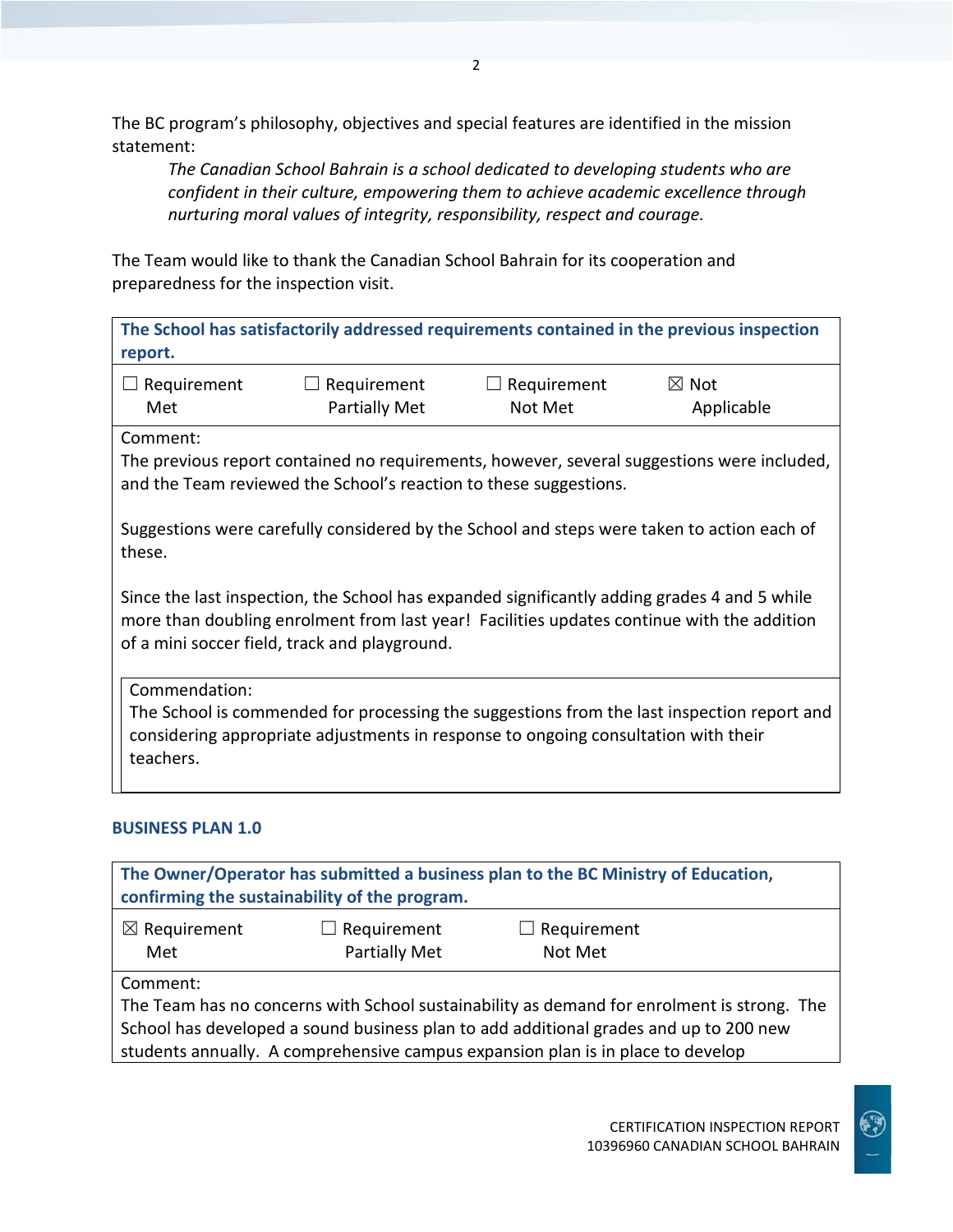educational space to allow for projected program expansion and enrolment growth. The Owner/Operator is committed to doing everything he can to support the growth and development. The physical infrastructure will be complete on time, however resourcing classrooms and hiring enough teachers may prove to be a bigger challenge. The Team noted that teacher hiring begins early in the year with a view to expanded demand.

#### **INSPECTION CATALOGUE 2.0**

| 2.02 The Owner/Operator meets all requirements as set forth in the BC Global Education<br>Program Offshore Schools Certification Agreement (the Agreement).                                                  |                                                                                                                      |                                                                                                                                                                                                                                                                                          |  |  |  |
|--------------------------------------------------------------------------------------------------------------------------------------------------------------------------------------------------------------|----------------------------------------------------------------------------------------------------------------------|------------------------------------------------------------------------------------------------------------------------------------------------------------------------------------------------------------------------------------------------------------------------------------------|--|--|--|
| $\boxtimes$ Requirement<br>Met                                                                                                                                                                               | Requirement<br>Partially Met                                                                                         | $\Box$ Requirement<br>Not Met                                                                                                                                                                                                                                                            |  |  |  |
| Comment:<br>The Owner/Operator was present in the school inspection. The Owner/ Operator has<br>demonstrated solid support for the program, providing resources and professional<br>development as required. |                                                                                                                      |                                                                                                                                                                                                                                                                                          |  |  |  |
|                                                                                                                                                                                                              | The Team confirms that the Owner/Operator meets the criteria listed in section 5 and<br>Schedule A of the Agreement. |                                                                                                                                                                                                                                                                                          |  |  |  |
| 2.03 The Owner/Operator has written approval from the appropriate government entity to<br>operate the offshore school, as outlined in section 5.03 of the Agreement.                                         |                                                                                                                      |                                                                                                                                                                                                                                                                                          |  |  |  |
| $\boxtimes$ Requirement<br>Met                                                                                                                                                                               | $\Box$ Requirement<br>Partially Met                                                                                  | $\Box$ Requirement<br>Not Met                                                                                                                                                                                                                                                            |  |  |  |
| Comment:                                                                                                                                                                                                     |                                                                                                                      | The Team reviewed a Ministerial decree (No. 1609) from Office of the Education Minister,<br>Kingdom of Bahrain dated September 30, 2019 granting approval to Mr. Abdul Ghaffar Al Kooheji<br>for the Canadian School Bahrain to operate as a private educational institution in Bahrain. |  |  |  |

The Team also viewed a current business licence for the Owner/Operator, along with a certificate from the Ministry of Education, dated July 24, 2017, approving the BC curriculum as the program of studies at the CSB.

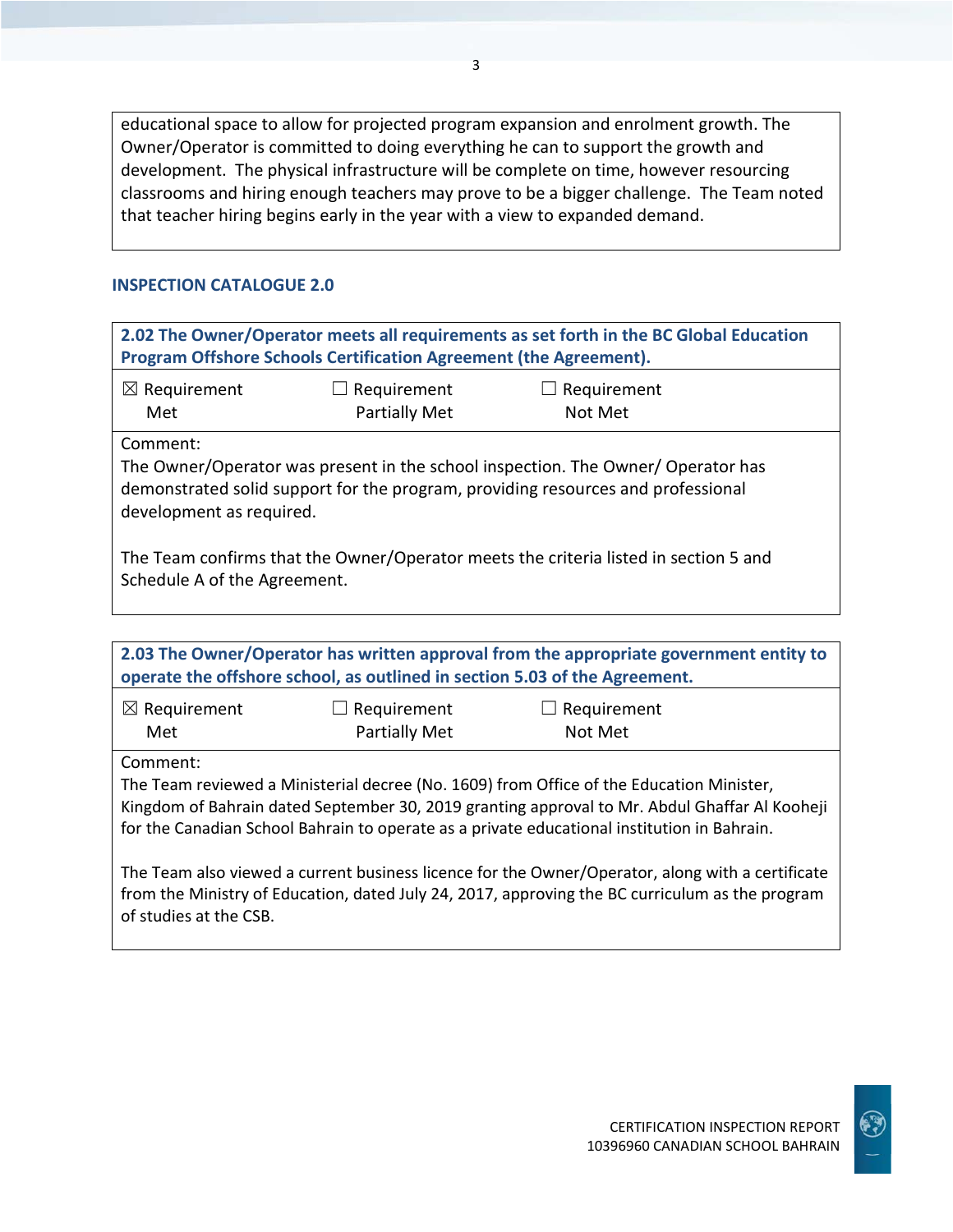| $\boxtimes$ Requirement<br>$\Box$ Requirement<br>$\Box$ Requirement<br>Partially Met<br>Met<br>Not Met                                                                                                                                                                                                                                                                                                                                                                                                                                                                                                                                                                                                                                |  |  |  |
|---------------------------------------------------------------------------------------------------------------------------------------------------------------------------------------------------------------------------------------------------------------------------------------------------------------------------------------------------------------------------------------------------------------------------------------------------------------------------------------------------------------------------------------------------------------------------------------------------------------------------------------------------------------------------------------------------------------------------------------|--|--|--|
| Comment:<br>The School provided the Team with a virtual tour, which highlighted various sections of the<br>grounds and building. The School is a modern, bright, well-designed and architecturally<br>pleasing educational environment which is entirely suitable to support the BC program.<br>Plans for expansion to meet growing demand are in place.                                                                                                                                                                                                                                                                                                                                                                              |  |  |  |
| The School has on record permits from the Minister of the Interior, the Muharraq<br>Municipality and the General Director of Civil Defence providing the requisite local<br>government certificates and approvals for the building. The School has added a cafeteria,<br>which is not yet operating due to COVID-19 restrictions.                                                                                                                                                                                                                                                                                                                                                                                                     |  |  |  |
| The School has comprehensive plans in place for building evacuation in cases of emergencies<br>along with emergency and security procedures in place to ensure the safety of staff and<br>students. The Team confirmed that emergency drills are held regularly for fire evacuation,<br>lockdown or hold and secure and bomb threats. The School has in place evacuation plans<br>which may result from civil or natural disruptions, as required by both the local municipality<br>and the BC MoE. The plans include processes for the removal and relocation of staff and<br>students in the event of any temporary or permanent closure of the school facilities. Plans<br>have been vetted by the Offshore School Representative. |  |  |  |
| The Inspector confirmed that the School follows all COVID-19 safety protocols. Like schools<br>around the world, CSB was forced to quickly shift to online learning in the spring of 2020.<br>They are currently operating on a predominately in-class instruction model, with students<br>having the option of remote learning. As the year has progressed the School has seen a<br>gradual increase in the families choosing in-class instruction.                                                                                                                                                                                                                                                                                  |  |  |  |
| 2.06 Offshore School Representative (OSR) - The Owner/Operator must appoint an<br>individual to act as offshore school representative. This individual must be confirmed by<br>the province and must meet all of the requirements set out in section 14 of the Agreement.                                                                                                                                                                                                                                                                                                                                                                                                                                                             |  |  |  |
| $\Box$ Requirement<br>$\boxtimes$ Requirement<br>$\exists$ Requirement<br>Partially Met<br>Not Met<br>Met<br>Comment:                                                                                                                                                                                                                                                                                                                                                                                                                                                                                                                                                                                                                 |  |  |  |

4

The Owner/Operator appointed an experienced individual to act as Offshore School Representative (OSR). The OSR meets the requirements set out in section 1 of the Agreement and has been confirmed by the BC MoE as suitable for this position.

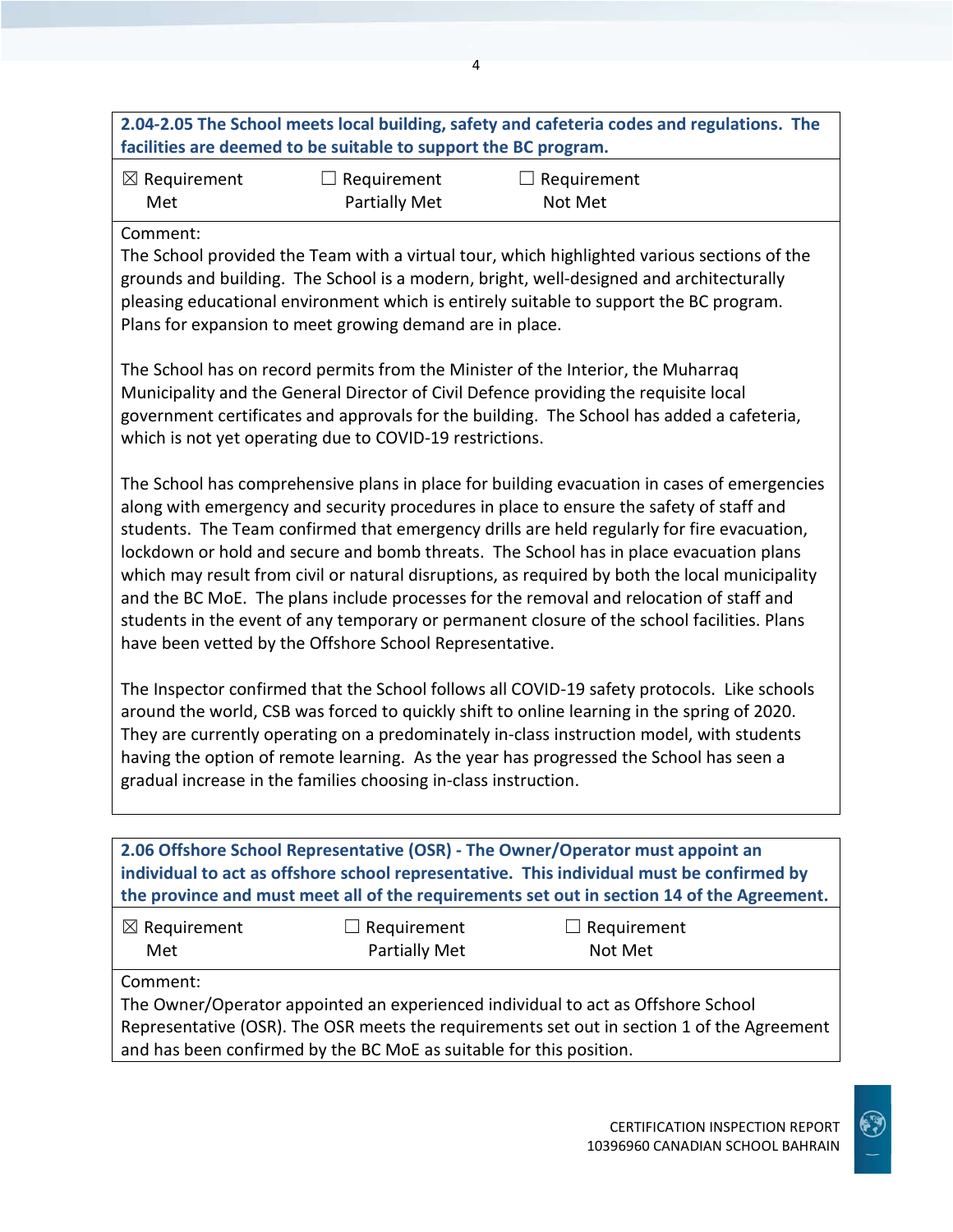The OSR contract runs through August 2021. The OSR is instrumental in hiring staff and in providing ongoing professional development and support to school staff. The OSR visits the School regularly, although has not been present during pandemic travel restrictions. The OSR visits the School regularly and was on-site for this online inspection.

The Team confirms that the OSR is knowledgeable about all aspects of the School's operations and all related aspects of the Owner/Operator's business operations. She is fully aware of her obligation to report critical information relating to changes in the operation of the School or ownership structure that could significantly impact the School's operation.

Commendation:

The OSR has spent a good deal of time at the School and is integral in program expansion and school certification.

| 2.07 The Principal meets the requirements as outlined in section 2.07 of the inspection<br>catalogue for offshore schools.                                                                                                                                                                                                        |                                                                        |                                                                                                                                                                                       |  |
|-----------------------------------------------------------------------------------------------------------------------------------------------------------------------------------------------------------------------------------------------------------------------------------------------------------------------------------|------------------------------------------------------------------------|---------------------------------------------------------------------------------------------------------------------------------------------------------------------------------------|--|
| $\boxtimes$ Requirement                                                                                                                                                                                                                                                                                                           | Requirement                                                            | $\Box$ Requirement                                                                                                                                                                    |  |
| Met                                                                                                                                                                                                                                                                                                                               | Partially Met                                                          | Not Met                                                                                                                                                                               |  |
| Comment:                                                                                                                                                                                                                                                                                                                          |                                                                        |                                                                                                                                                                                       |  |
|                                                                                                                                                                                                                                                                                                                                   |                                                                        | The Principal has extensive experience as an educator, possesses Canadian academic                                                                                                    |  |
|                                                                                                                                                                                                                                                                                                                                   |                                                                        | education credentials and has extensive experience in professional development and<br>educational leadership in schools, particularly in the area of curriculum design. She meets all |  |
|                                                                                                                                                                                                                                                                                                                                   | the requirements outlined in section 2.06 of the inspection catalogue. |                                                                                                                                                                                       |  |
| This is her second year as the Principal in this school and she has an exemption letter<br>covering her lack of previous experience in the BC education system.                                                                                                                                                                   |                                                                        |                                                                                                                                                                                       |  |
| She processes a valid Certificate of Qualification from the BC Teacher Certification Branch<br>(TCB) and meets the requirements outlined in the Agreement.                                                                                                                                                                        |                                                                        |                                                                                                                                                                                       |  |
| The Team appreciated that the Principal was very well prepared for this inspection and was<br>passionate in her support of the BC program. She engaged the Team with a gentle<br>demeanour, responding with clarity and detail. She has a clear vision for this educational<br>program and leads with intentionality and passion. |                                                                        |                                                                                                                                                                                       |  |
| Agreement.                                                                                                                                                                                                                                                                                                                        |                                                                        | The job description is comprehensive and clear, outlining all elements required in the                                                                                                |  |
|                                                                                                                                                                                                                                                                                                                                   |                                                                        |                                                                                                                                                                                       |  |

 $\mathbf{C}$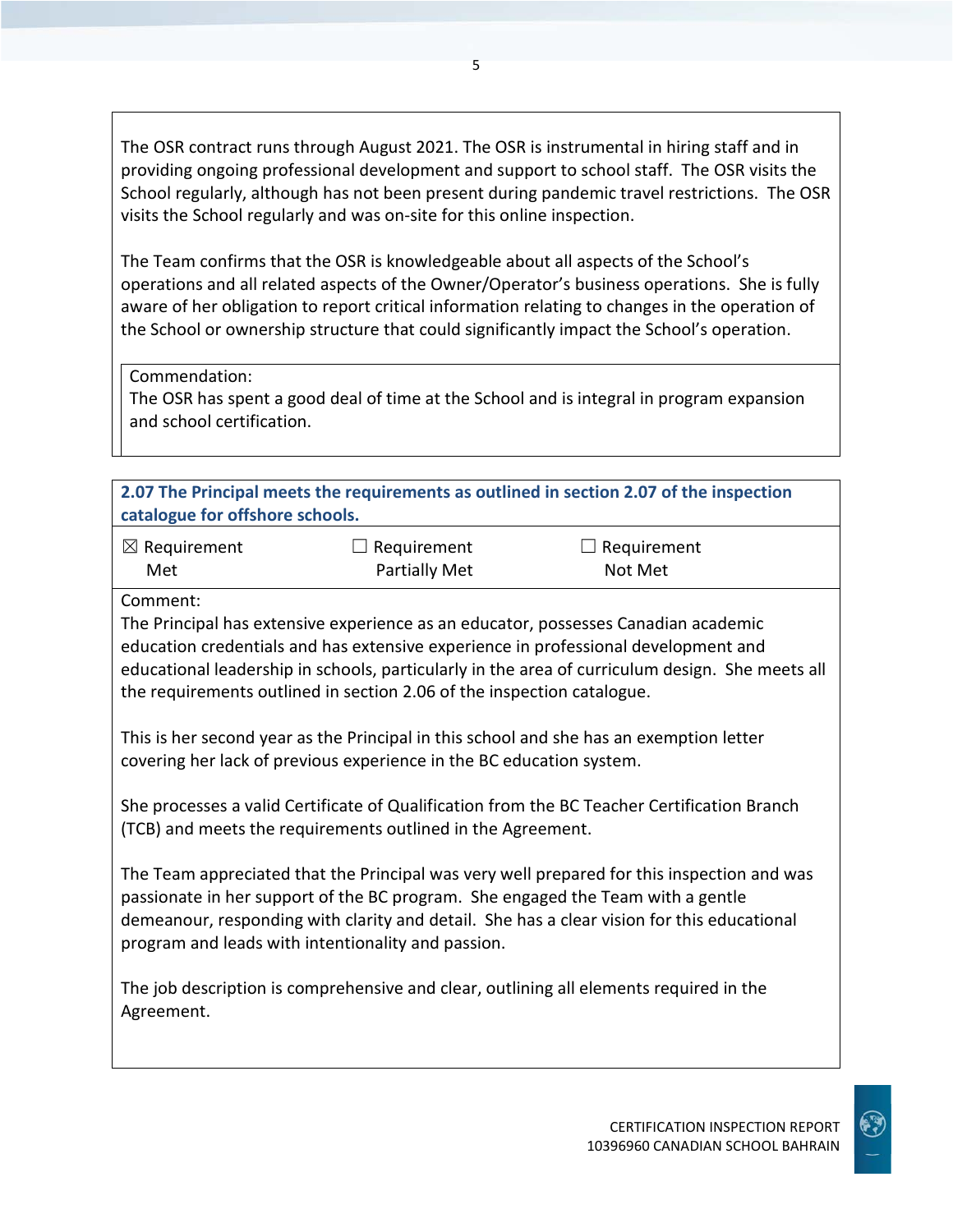Commendation:

The Principal has a clear vision for this educational program and leads with intentionality and passion.

**2.08 The School meets the administrative support requirements as outlined in section 2.08 of the inspection catalogue for offshore schools.** ☒ Requirement Met  $\Box$  Requirement Partially Met  $\Box$  Requirement Not Met Comment: The School has in place a receptionist, an executive assistant, an IT specialist, a social worker, and a medical doctor. The School also has a Director of Finance and a Director of Operations who also have support staff. This year the School has also added a vice principal. The School meets the administrative support requirements as outlined in section 2.07 of the inspection catalogue.

**2.09 The School meets the Student Record requirements as outlined in section 2.09 of the Inspection Catalogue for offshore schools.**

| $\boxtimes$ Requirement | $\Box$ Requirement   | $\Box$ Requirement |  |
|-------------------------|----------------------|--------------------|--|
| Met                     | <b>Partially Met</b> | Not Met            |  |

Comment:

The School verified that student files are securely stored and properly backed up. The online inspection process allowed for the Inspector to view only limited files. They are maintained by the administrative assistant and contain all required elements including the newly developed personal information consent forms for parents and students.

The School utilizes PowerSchool administrative software to manage student data.

| 2.10-2.18 The School meets the teacher certification requirements as outlined in sections<br>2.10-2.18 of the inspection catalogue for offshore schools. |                    |                         |  |
|----------------------------------------------------------------------------------------------------------------------------------------------------------|--------------------|-------------------------|--|
| $\Box$ Requirement                                                                                                                                       | $\Box$ Requirement | $\boxtimes$ Requirement |  |
| Met                                                                                                                                                      | Partially Met      | Not Met                 |  |
| Comment:                                                                                                                                                 |                    |                         |  |
| The Team confirmed that not all authorized persons under the Agreement possess valid and                                                                 |                    |                         |  |
| current certification under the Ministry of Education. The Team understands that the School                                                              |                    |                         |  |
| has experienced staffing challenges this year, which has necessitated some mid-year staffing                                                             |                    |                         |  |

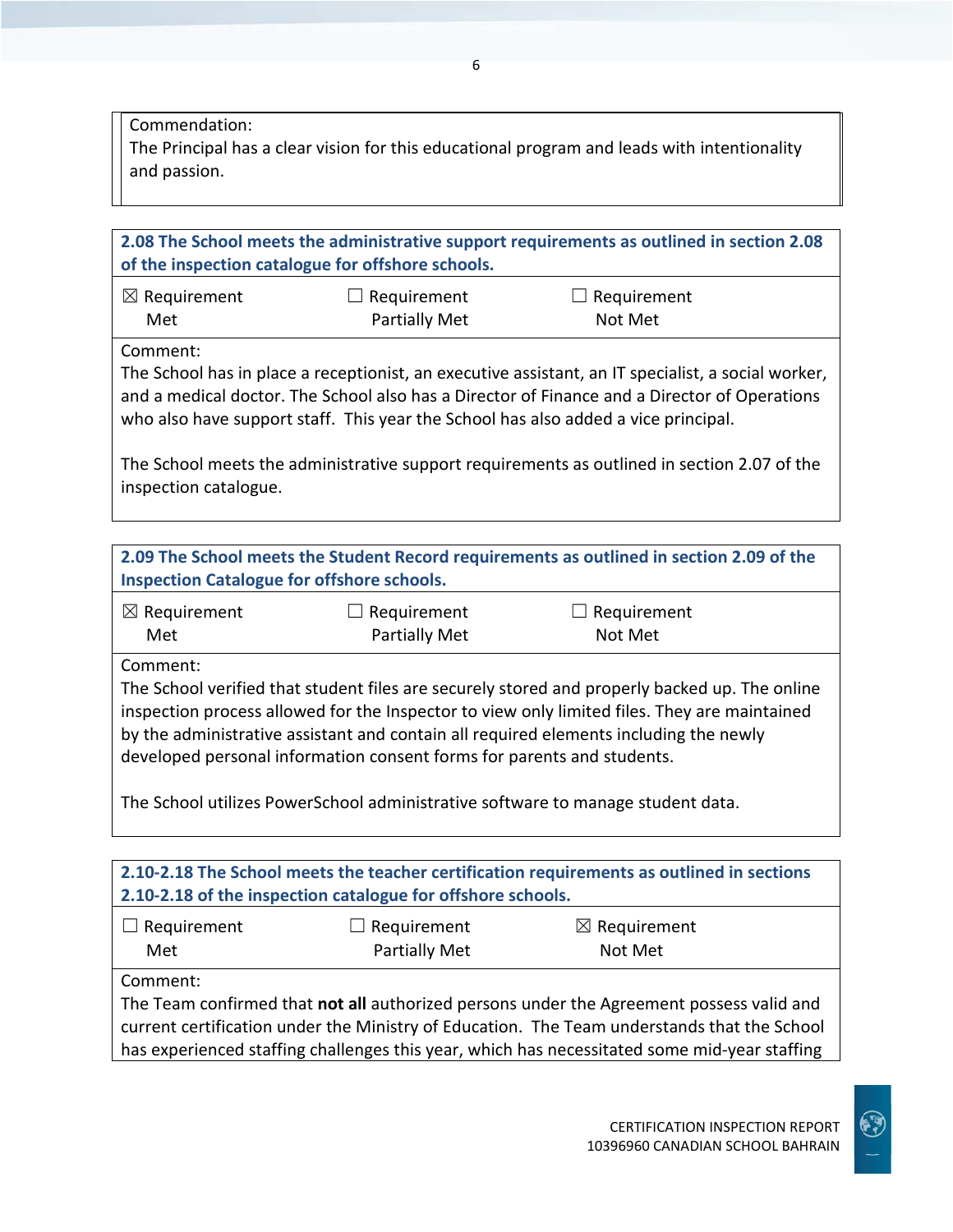additions, further complicating timelines for acquiring appropriate authorization for teaching staff.

The Team confirms that 12 BC program teachers hold valid COQs, with two awaiting certification, only one of which is currently authorized under a letter of exemption. CSB administration staff are supporting the TCB application process and working with the applicant to secure a letter of exemption from the MoE and certification from the TCB.

The teacher who is not authorized to teach under the terms of the agreement must be removed from classroom teaching duties until such time as they are properly authorized.

All locally certified teachers have evidence of certification and local criminal records checks on file. The School is in consultation with the BC MoE regarding Bahraini criminal record checks, which are only valid for 6 months. Please note that the BC MoE will require certified translations of these certificates in the future.

Staff contracts were reviewed and found to be comprehensive, addressing all the required areas.

Staff turnover at the School is not currently an area of concern, although the School is only in year 2 of operation. The Team appreciated that the teaching staff are highly committed to building a strong program and to maintaining a positive school culture.

Teacher files are in order and well maintained and evidence suggests that teacher evaluations are occurring as per school policy.

## Commendation:

The Team appreciated that the teaching staff are highly committed to building a strong program and to maintaining a positive school culture.

Requirement:

Confirming that all teachers are duly authorized as the school currently has one teacher whose authorization is still pending.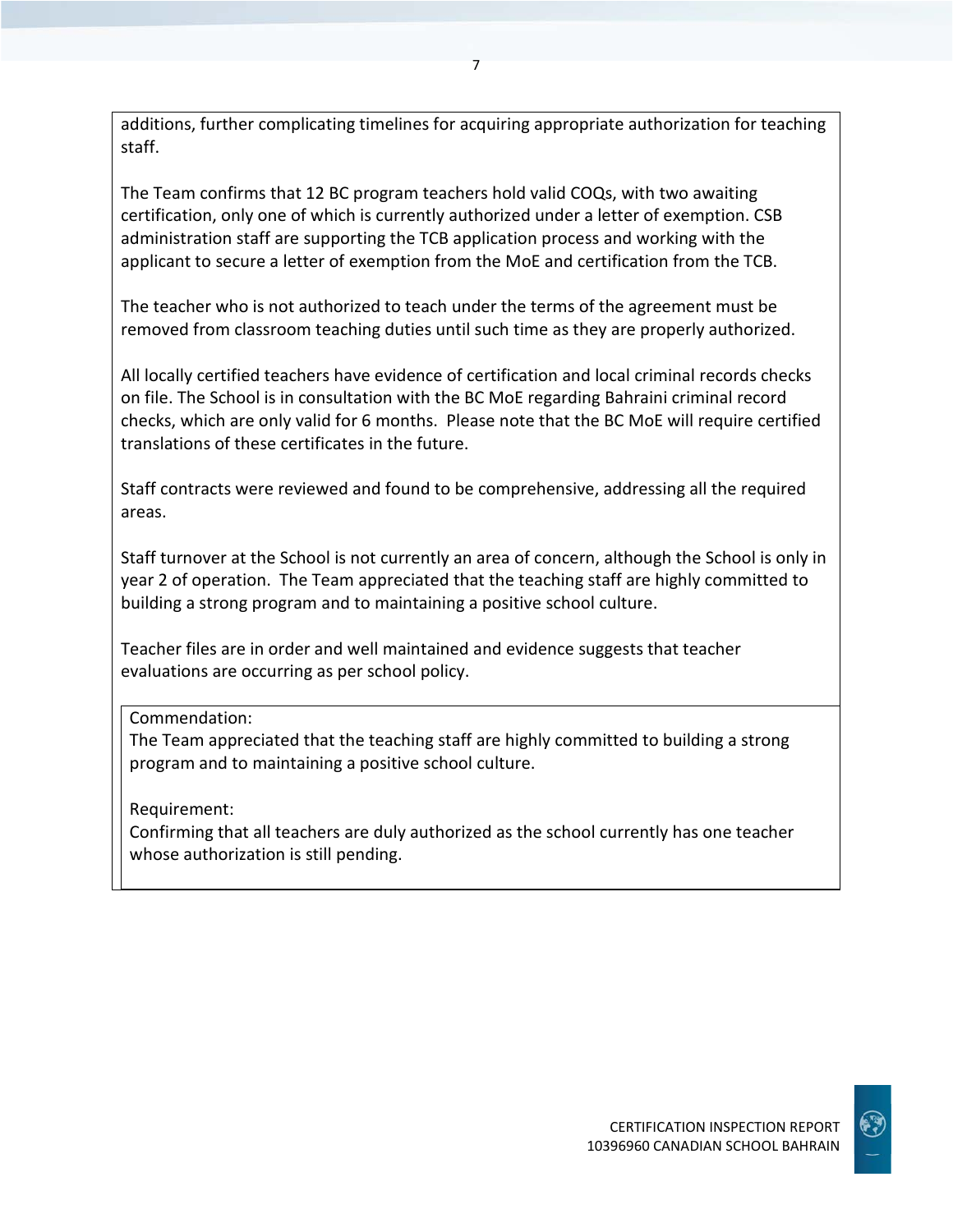|                                                 | 2.19 of the inspection catalogue for offshore schools.                                     | 2.19 The School meets the requirements for curriculum implementation outlined in section                                                                                                                                                                                                                                                                                                                                                                                                                                                                                  |
|-------------------------------------------------|--------------------------------------------------------------------------------------------|---------------------------------------------------------------------------------------------------------------------------------------------------------------------------------------------------------------------------------------------------------------------------------------------------------------------------------------------------------------------------------------------------------------------------------------------------------------------------------------------------------------------------------------------------------------------------|
| $\boxtimes$ Requirement                         | Requirement                                                                                | $\Box$ Requirement                                                                                                                                                                                                                                                                                                                                                                                                                                                                                                                                                        |
| Met                                             | <b>Partially Met</b>                                                                       | Not Met                                                                                                                                                                                                                                                                                                                                                                                                                                                                                                                                                                   |
| Comment:                                        | support each other as they further refine their practice.                                  | The School has fully implemented the new curriculum at all grade levels, and teachers who<br>were interviewed spoke with a significant depth of understanding about its foundational<br>principles. Teachers continue to research curriculum documents on the Ministry of<br>Education website and are bringing the curriculum to life with thoughtful planning and<br>implementation. Structured collaboration time is also helping teachers to co-plan and                                                                                                              |
| new BC curriculum.                              |                                                                                            | Even though the School's kindergarten program is outside the current scope of the BC<br>program, teachers at that level have structured their classes to align with the tenets of the<br>curriculum. The Arabic program is also being delivered in a manner that complements the                                                                                                                                                                                                                                                                                          |
| Commendation:                                   |                                                                                            | The School is commended for the extensive work that has been done to fully implement the<br>new BC curriculum at all grades, including in the kindergarten and Arabic programs.<br>2.20 The School meets the requirements for English language assessment and acquisition                                                                                                                                                                                                                                                                                                 |
|                                                 | as outlined in section 2.20 of the inspection catalogue for offshore schools.              |                                                                                                                                                                                                                                                                                                                                                                                                                                                                                                                                                                           |
| $\boxtimes$ Requirement<br>Met                  | $\Box$ Requirement<br><b>Partially Met</b>                                                 | $\Box$ Requirement<br>Not Met                                                                                                                                                                                                                                                                                                                                                                                                                                                                                                                                             |
| Comment:<br>language proficiency of each child. |                                                                                            | The Team reviewed the English language exams that are in place for students wishing to<br>enter the program at any level from grade 1 to 5. These are comprehensive assessments that<br>are designed to be age-appropriate and to give the School relevant information about the                                                                                                                                                                                                                                                                                          |
|                                                 | time within their portfolio to provide leadership and support with language development in | Once in the program, students are supported in their language development in a variety of<br>ways. Several staff members have specialty training and previous experience working with<br>English language learners. During the inspection they spoke of the ways they were<br>differentiating instruction to support students who were at various levels within their classes.<br>The School has also provided professional development to support teachers with strategies<br>to assist students with language acquisition. Additionally, one staff member has dedicated |

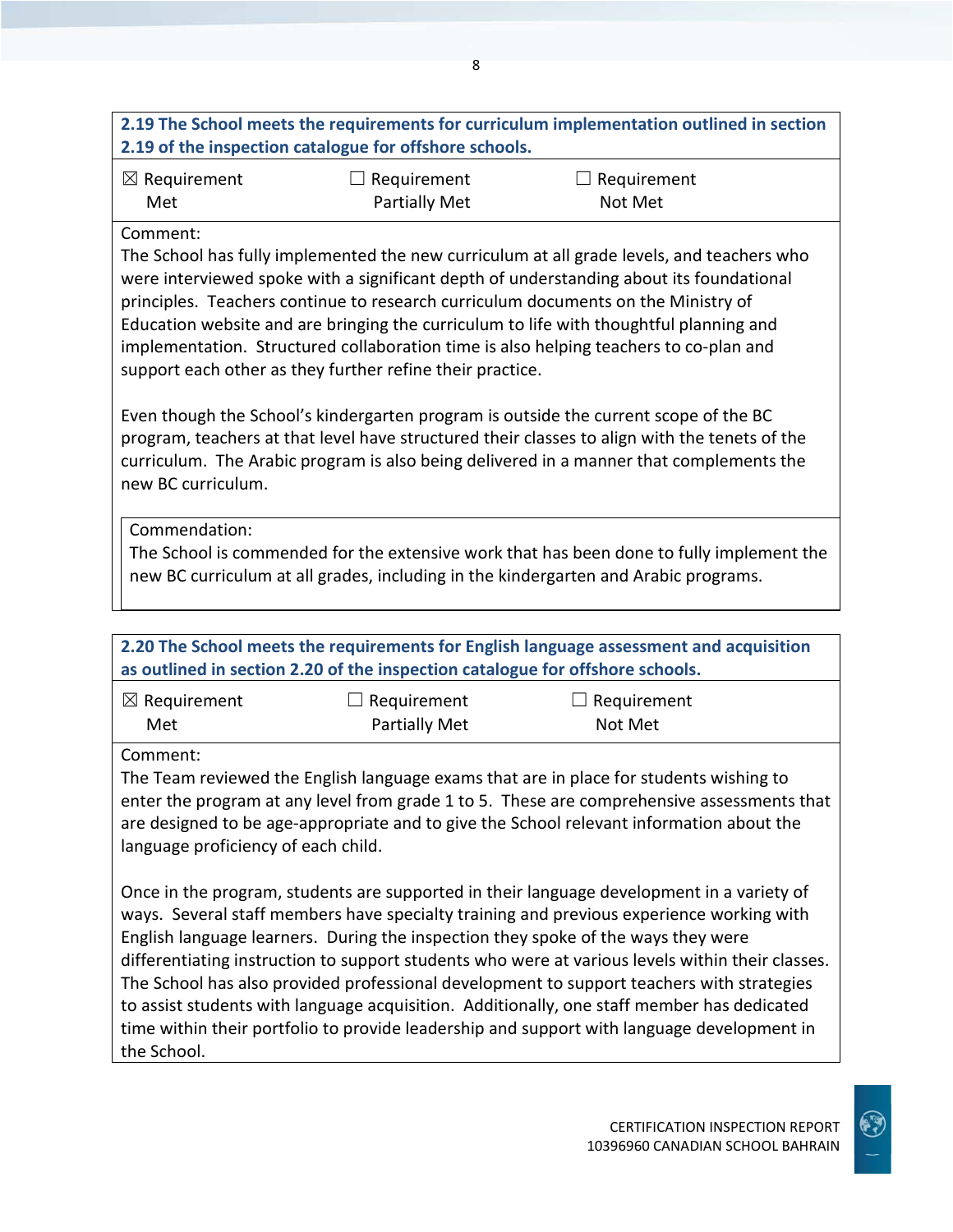During the inspection, the School also referenced their use of the Star assessment tool which will now be administered each term for reading and math. This tool will be used to provide meaningful data regarding student progress as well as the skills that are needing to be further developed.

More recently the school has introduced 'Booster classes' to support students in grades 3 to 5 needing extra time and practice to assist them with their language acquisition. These classes run once a week for 90 minutes following lesson plans designed by a lead teacher, with student supervision being provided by teaching assistants. Once the School returns to full-time face-to-face instruction, and additional grades are added in the future, the approach to ELL support will continue to evolve.

**2.21(a-e) The School meets the course credit requirements (equivalency, challenge, exemptions and BAA courses) as outlined in section 2.21 (a-e) of the inspection catalogue for offshore schools.** ☐ Requirement Met  $\Box$  Requirement Partially Met ☒ Not Applicable Comment: As the School currently offers grades 1 to 5 in the BC program, this section of the inspection catalogue does not apply.

**2.21(f-g) The School meets the course overview/course planning requirements as outlined in Schedule B Part I, 2. (e) of the Agreement; namely, that all BC program courses offered in the School meet or exceed the ministry learning outcomes/learning standards identified in the educational program guides for each course.**

| $\boxtimes$ Requirement | $\Box$ Requirement | $\Box$ Requirement |
|-------------------------|--------------------|--------------------|
| Met                     | Partially Met      | Not Met            |

Comment:

The Team confirmed that course planning for all grade 1-5 curricula reflects the components of the new curriculum. The School uses well-developed templates to support teacher planning for year-long course overviews as well as for detailed unit and weekly plans.

During the inspection, interviews were conducted with teachers to review and discuss their planning and assessment practices. There was clear evidence of a good understanding when talking about core competencies, curricular competencies, content, teaching strategies and assessment methods linked to the redesigned curriculum. Several teachers also talked about

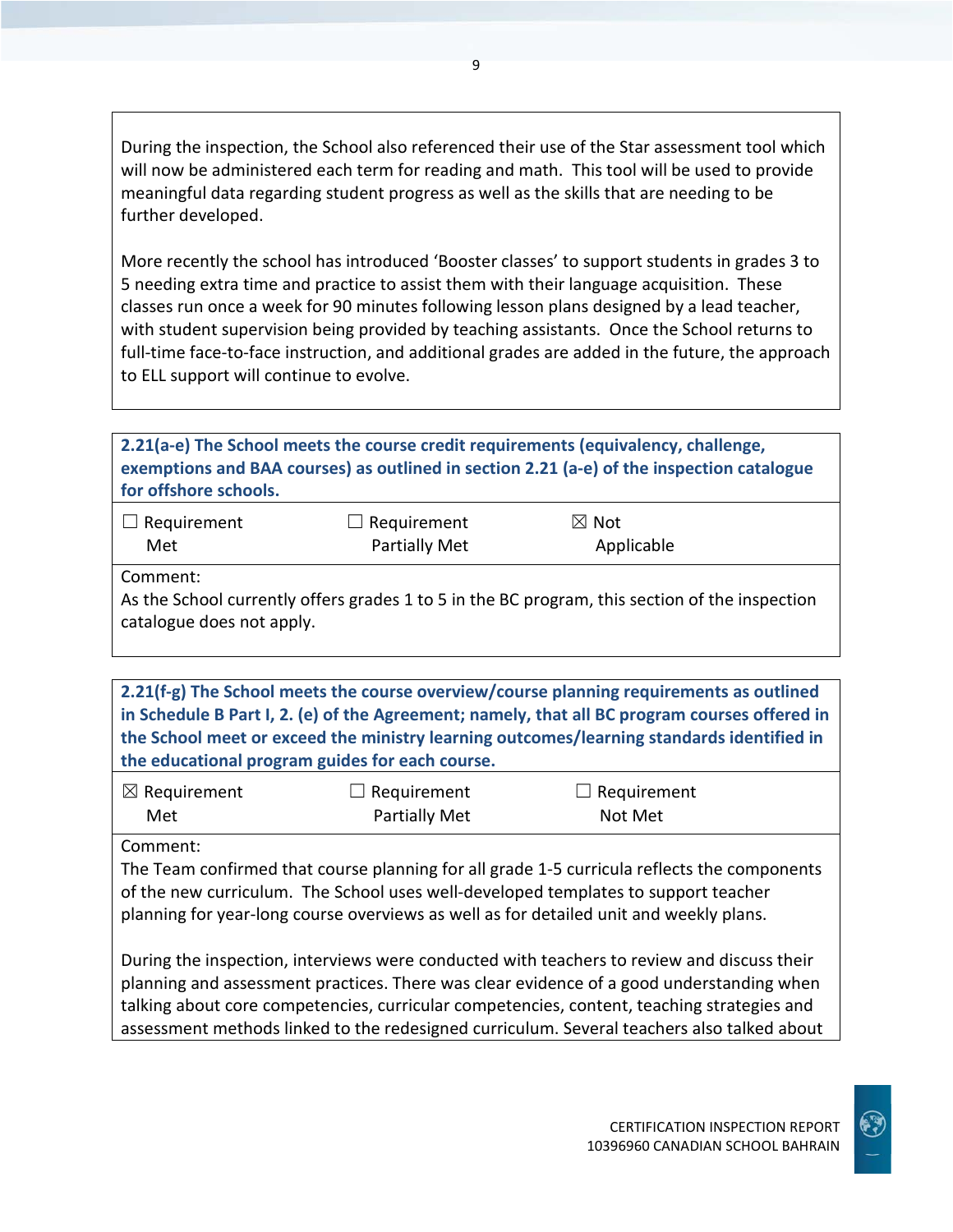engaging their students in self-assessment, and the School shares this information with parents in the reporting process.

Commendation:

The School is commended for the quality of the detailed course overviews, unit plans and weekly lesson plans that include all components of the new curriculum.

**2.22 The School meets the instructional time allotment requirements as outlined in section 4.5 of the inspection catalogue for offshore schools, including the requirements set out in sections 1.1 to 6, with the exception of s. 4(5)(b), 4 (6), 5 (8)(a) and (d) and s. 5.3 of Ministerial Order 41/91, the Educational Standards Order, enacted under the Independent School Act.**

| $\boxtimes$ Requirement | $\Box$ Requirement   | $\Box$ Requirement |  |
|-------------------------|----------------------|--------------------|--|
| Met                     | <b>Partially Met</b> | Not Met            |  |

Comment:

The School has 178 days scheduled for this academic year with 6 hours of instructional time daily. The total instructional hours of 1068 well exceeds the minimum requirement of 850.

## **2.23 The School meets the assessment methods requirements as outlined in section 2.23 of the inspection catalogue for offshore schools.**

| $\boxtimes$ Requirement | $\Box$ Requirement   | $\Box$ Requirement |
|-------------------------|----------------------|--------------------|
| Met                     | <b>Partially Met</b> | Not Met            |

Comment:

The School has a well-developed plan to incorporate a variety of assessment methods into its approach to monitor the progress of students. Efforts have been made to educate staff, students and parents regarding the value and importance of ongoing formative assessment practices using a variety of strategies.

Three standardized reading and math assessments are planned annually to help calibrate the information coming from the various formative assessments. Emphasis is clearly placed on the importance of assessments being 'for learning' and used to provide quality feedback and inform instruction.

Term reports are produced throughout the year leading to year-end progress reports that capture progress at that stage in the student's educational journey.

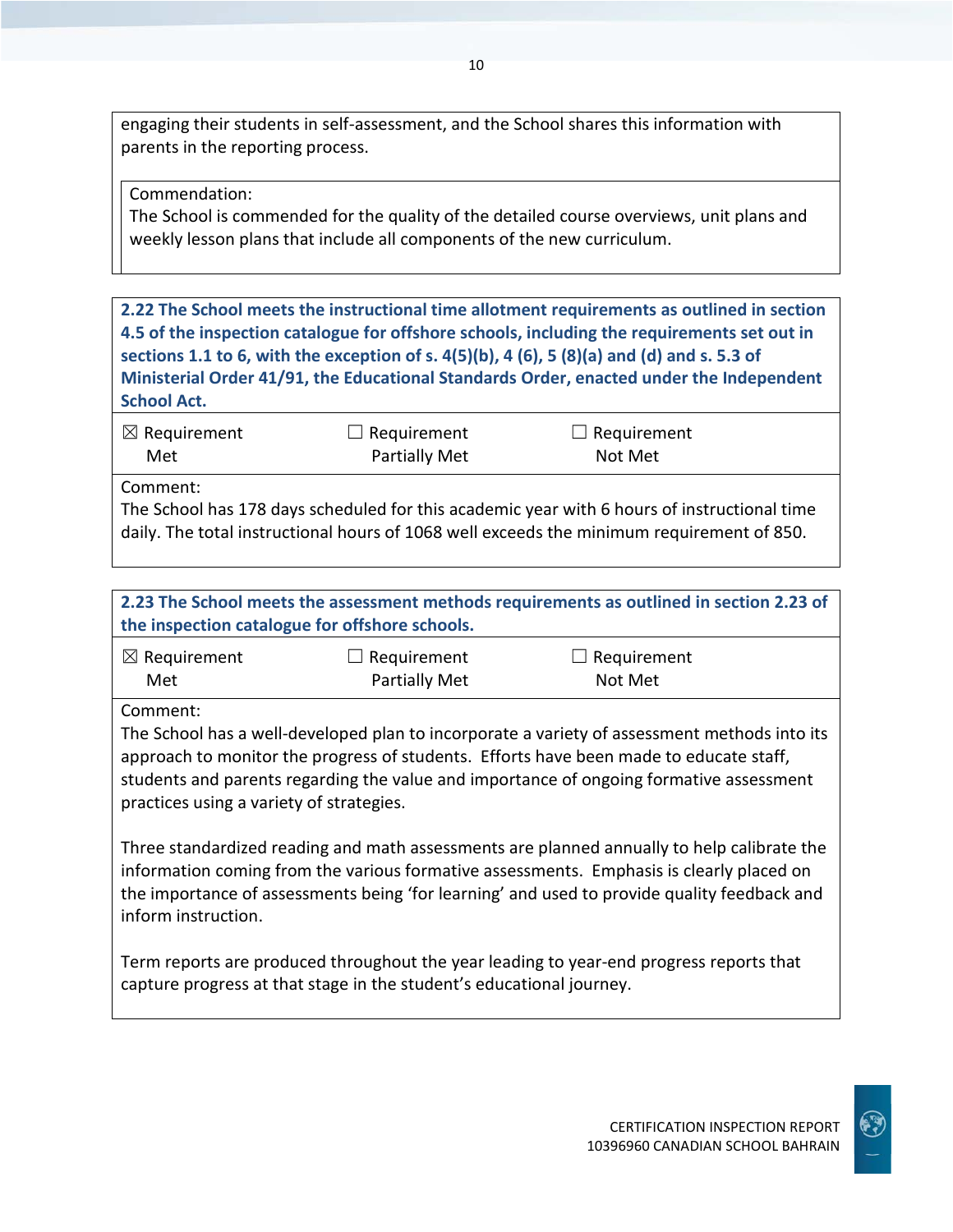| 2.24 The School meets the learning resources requirements as outlined in section 2.24 of |  |
|------------------------------------------------------------------------------------------|--|
| the inspection catalogue for offshore schools.                                           |  |

| $\boxtimes$ Requirement | $\Box$ Requirement   | $\Box$ Requirement |
|-------------------------|----------------------|--------------------|
| Met                     | <b>Partially Met</b> | Not Met            |

#### Comment:

The Team reviewed a video that was made of the school facilities that included a survey of the contents of each classroom. There was ample evidence that classrooms are bright, modern and well-equipped with furnishings appropriate to the age groups of the students. The video confirmed the existence of a variety of technology, including Promethean Boards in primary classrooms and projectors connected to iPads in grades 4 and 5. It was also noted that the School is involved in the multi-year process of becoming an Apple Distinguished School and will begin training sessions in January 2021 toward achieving this designation.

The School reported that it continues to acquire appropriate resources to support the program and acknowledged that some of the orders they had placed in advance of schoolopening had been held up due to the pandemic. Procedures for obtaining supplies from local sources, such as consumables to be used in classrooms, were still being refined. Teachers are also being consulted regarding other resources and equipment that will enhance their delivery of the BC program.

The School is committed to being proactive in sourcing supplies and equipment that will be necessary to support their future expansion plans.

Commendation:

The School is commended for providing a facility with bright, modern and well-designed teaching and learning spaces to house the BC program.

| 2.25 The School meets the student progress report requirements as outlined in section 2.25<br>of the inspection catalogue for offshore schools.                                                                                                                                                                                                                                                                                          |                                     |                        |  |  |  |
|------------------------------------------------------------------------------------------------------------------------------------------------------------------------------------------------------------------------------------------------------------------------------------------------------------------------------------------------------------------------------------------------------------------------------------------|-------------------------------------|------------------------|--|--|--|
| $\boxtimes$ Requirement<br>Met                                                                                                                                                                                                                                                                                                                                                                                                           | Requirement<br><b>Partially Met</b> | Requirement<br>Not Met |  |  |  |
| Comment:<br>CSB issues three formal report cards at the end of each of the School's three terms. Informal<br>reports are also issued in October and again prior to Spring Break. Parent/teacher<br>conferences are held after each of the first two formal report cards are issued. The Team<br>confirmed that students complete a year-end self-assessment of Core Competencies as<br>required under the Student Progress Report Order. |                                     |                        |  |  |  |

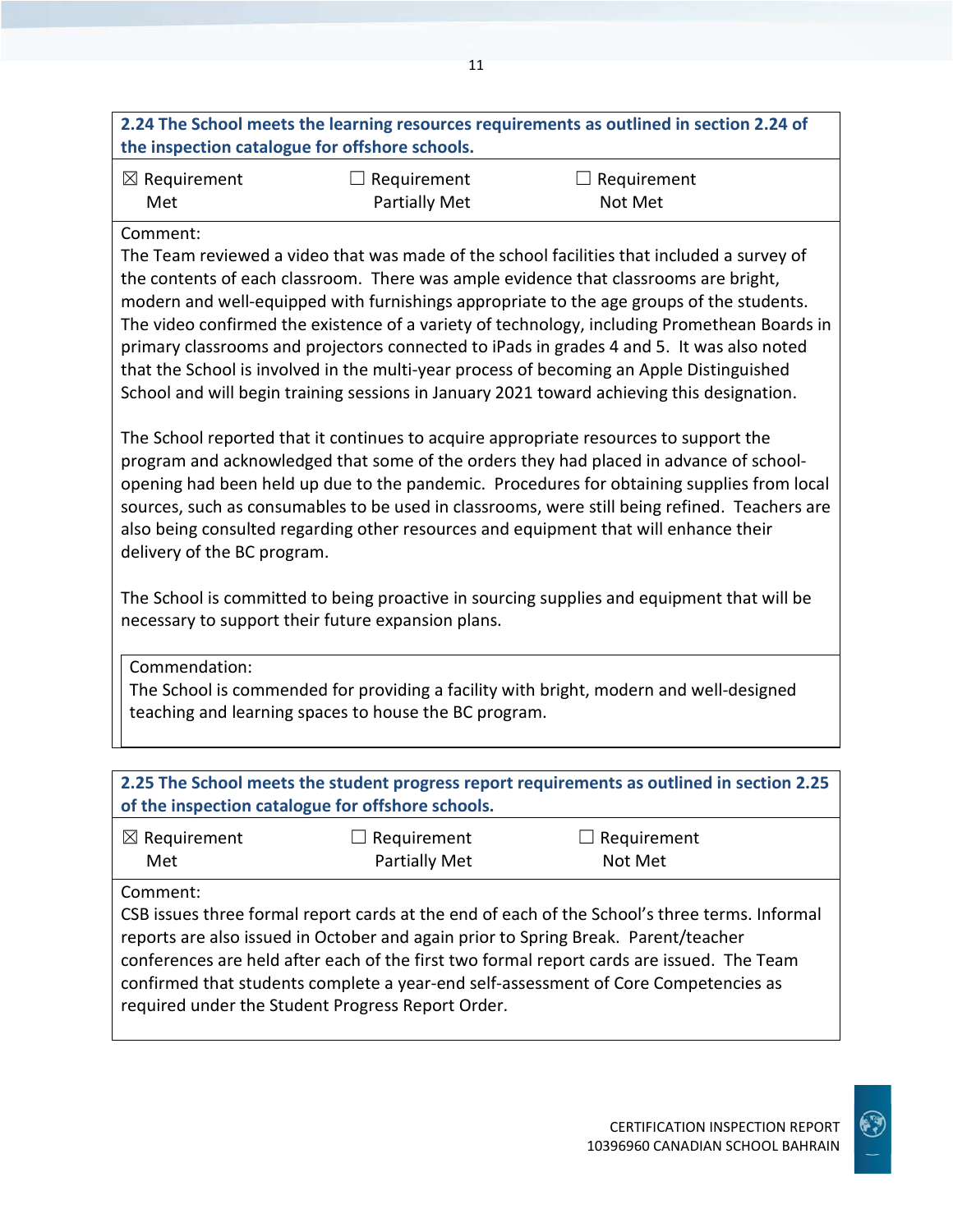The School is currently using the PowerSchool student information system and parents can monitor student progress through the 'Parent Portal' of this platform. Social media is also used by the School to stay in touch with parents and to share student successes.

The Team confirmed that the Principal and OSR have expended significant effort in educating parents about the BC program and how it differs from what they may have been used to. Parents are also invited to participate in either virtual or in-person conferences to discuss student progress.

Commendation:

The Principal and OSR are commended for the efforts that have been made to support the parent community in understanding the unique nature of the BC program.

| 2.26 The School meets the parent/student handbook requirements as outlined in section<br>2.26 of the inspection catalogue for offshore schools.                                                                                                                                                                                                                                                                                                                                                                                                                                      |                      |             |  |  |  |
|--------------------------------------------------------------------------------------------------------------------------------------------------------------------------------------------------------------------------------------------------------------------------------------------------------------------------------------------------------------------------------------------------------------------------------------------------------------------------------------------------------------------------------------------------------------------------------------|----------------------|-------------|--|--|--|
| $\boxtimes$ Requirement                                                                                                                                                                                                                                                                                                                                                                                                                                                                                                                                                              | Requirement          | Requirement |  |  |  |
| Met                                                                                                                                                                                                                                                                                                                                                                                                                                                                                                                                                                                  | <b>Partially Met</b> | Not Met     |  |  |  |
| Comment:<br>The School publishes an attractive and comprehensive parent/student handbook. The School<br>has developed policies and procedures for appeals and dispute resolution as required under<br>the Agreement. The handbook and requisite sections of the policy manual are also available<br>to parents online. The handbook also contains policies relating to student assessment,<br>student admissions, student conduct, and student supervision.<br>The School meets the parent/student handbook requirements as outlined in section 2.24 of<br>the inspection catalogue. |                      |             |  |  |  |
| 2.27 The School meets the teacher handbook requirements as outlined in section 2.27 of                                                                                                                                                                                                                                                                                                                                                                                                                                                                                               |                      |             |  |  |  |
| the inspection catalogue for offshore schools.                                                                                                                                                                                                                                                                                                                                                                                                                                                                                                                                       |                      |             |  |  |  |
| $\boxtimes$ Requirement                                                                                                                                                                                                                                                                                                                                                                                                                                                                                                                                                              | Requirement          | Requirement |  |  |  |
| Met                                                                                                                                                                                                                                                                                                                                                                                                                                                                                                                                                                                  | <b>Partially Met</b> | Not Met     |  |  |  |
| Comment:                                                                                                                                                                                                                                                                                                                                                                                                                                                                                                                                                                             |                      |             |  |  |  |
| The teacher handbook is up to date and comprehensive. The handbook and teacher<br>contracts contain the requisite provincial disclaimer regarding the employment relationship<br>between the Owner/Operator and BC teachers. The School has policies in place for the<br>evaluation of teachers and administrators and the policies are being effectively implemented.                                                                                                                                                                                                               |                      |             |  |  |  |

The handbook contains a dispute resolution policy for staff, as required under the Agreement.

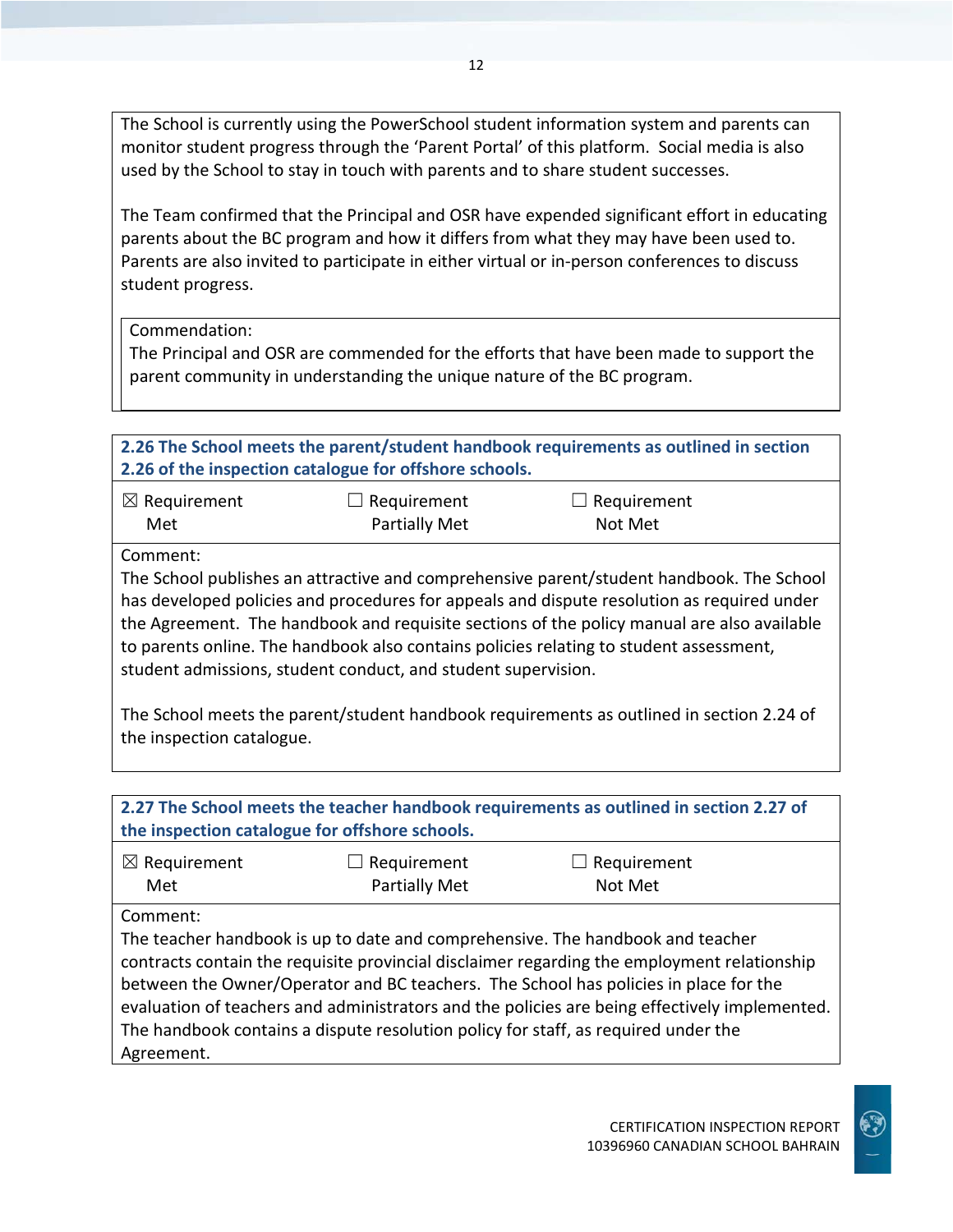The handbook is supplemented by a school policy manual that goes into greater detail on policies pertaining to teachers.

13

Information for new teachers regarding daily life in Bahrain is clear and thorough.

**2.28 The School meets the distributed learning requirements as outlined in section 18 of the Agreement and section 2.28 of the inspection catalogue for offshore schools.**

| $\Box$ Requirement | $\Box$ Requirement   | $\Box$ Requirement | $\boxtimes$ Not |
|--------------------|----------------------|--------------------|-----------------|
| Met                | <b>Partially Met</b> | Not Met            | Applicable      |
|                    |                      |                    |                 |

Comment:

The School does not offer distributed learning courses.

## **CONCLUSION**

## **Commendations**

## **The Inspection Team wishes to recognize the Owner/Operator, Principal, staff and Offshore School Representative of Canadian School - Bahrain for:**

- owning the suggestions of the previous inspection report and considering appropriate adjustments in response to ongoing consultation with their teachers;
- the time devoted by the OSR in her integral role in program expansion and school certification;
- the Principal's clear vision for this educational program and her leading with intentionality and passion;
- the teaching staff being highly committed to building a strong program and to maintaining a positive school culture;
- the extensive work that has been done to fully implement the redesigned BC curriculum at all grades, including in the kindergarten and Arabic programs;
- the quality of the detailed course overviews, unit plans and weekly lesson plans that include all components of the new curriculum;
- providing a facility with bright, modern and well-designed teaching and learning spaces to house the BC program; and,
- the efforts that have been made to support the parent community in understanding the unique nature of the BC program.